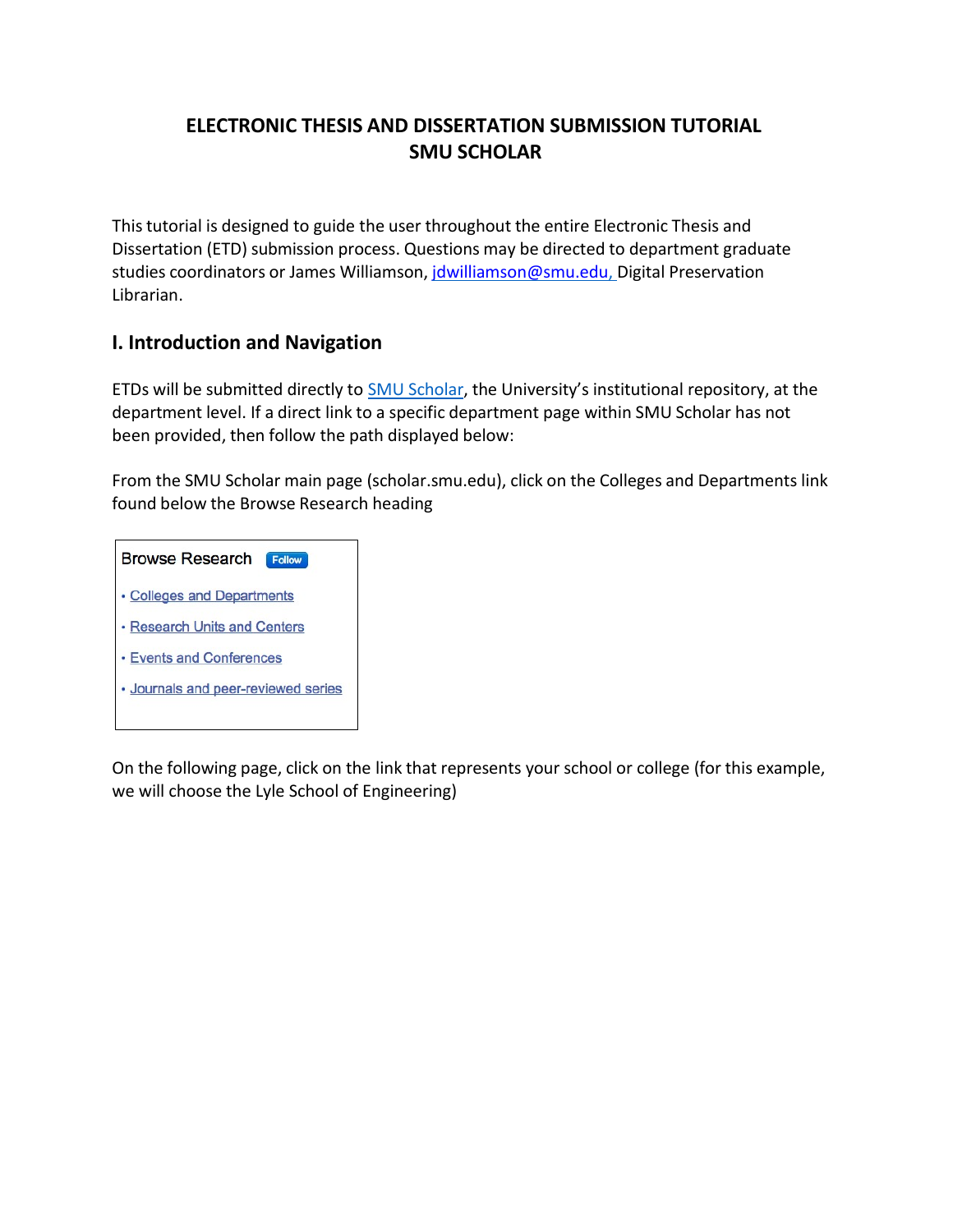

After clicking on your school or college, click on your department's link



Then click on the Submit ETD link found in the right-hand sidebar

| <b>Browse</b>                                |  |
|----------------------------------------------|--|
| Collections<br><b>Disciplines</b><br>Authors |  |
| <b>Submit</b>                                |  |
| <b>Author FAQ</b><br><b>Submit ETD</b>       |  |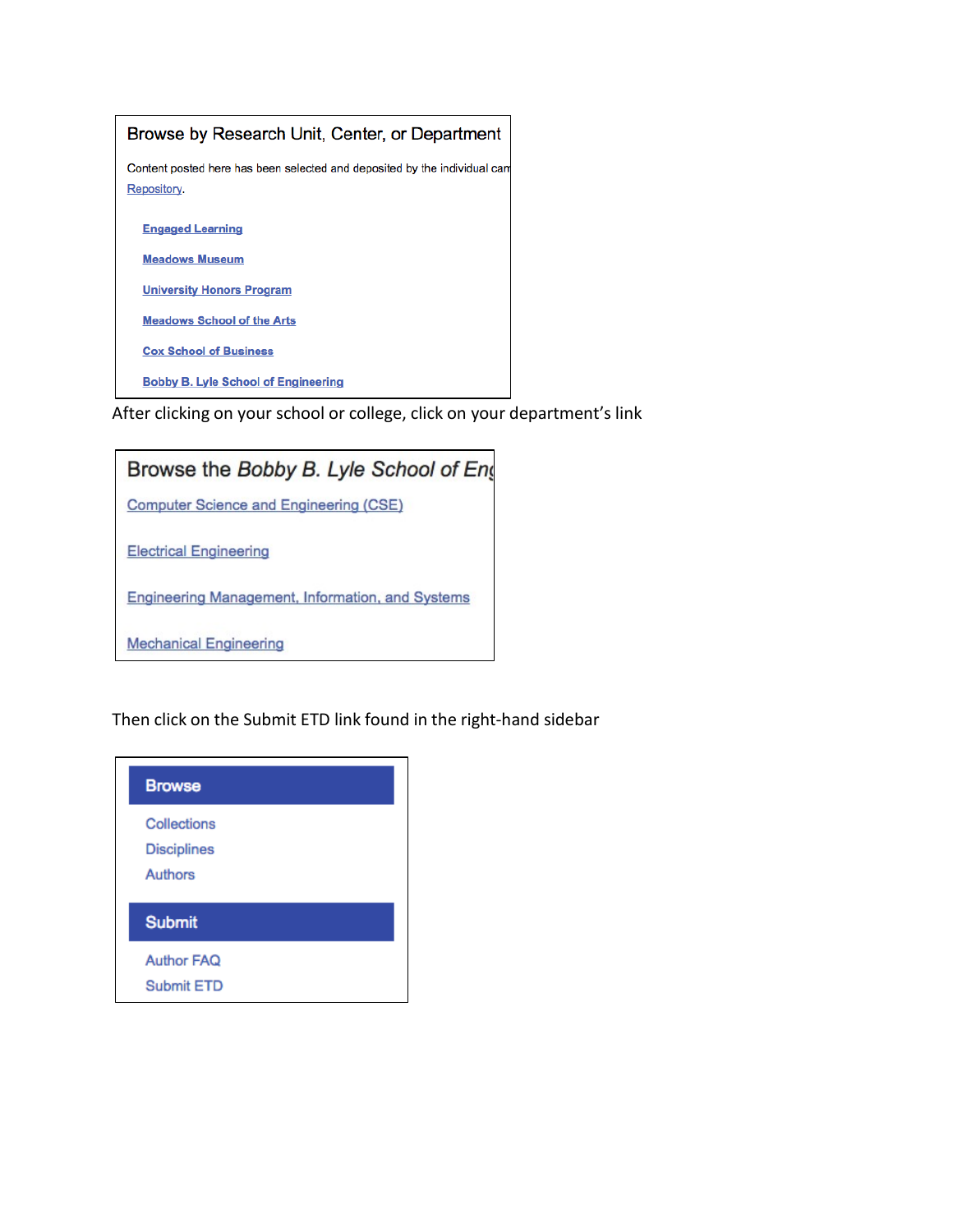## **II. Account Login**

After clicking on the Submit ETD link you will be directed to a Login or Create New Account page.

| Login                                                       | Create new account                                  |
|-------------------------------------------------------------|-----------------------------------------------------|
| <b>Email address:</b>                                       | You will need to create an account to complete your |
| Begin typing                                                | request. It's fast and free.                        |
| Password:                                                   | Sign up                                             |
|                                                             |                                                     |
| <b>Remember me</b><br>Login                                 |                                                     |
| Forget your password?                                       |                                                     |
| New Email Address? Please log in and choose Edit Profile on |                                                     |
| your My Account page to update your contact information or  |                                                     |
| customize your password.                                    |                                                     |
|                                                             |                                                     |
|                                                             |                                                     |

If you already have an account, created in a previous training session, then login. If you do not have an account click on Sign up under Create new account.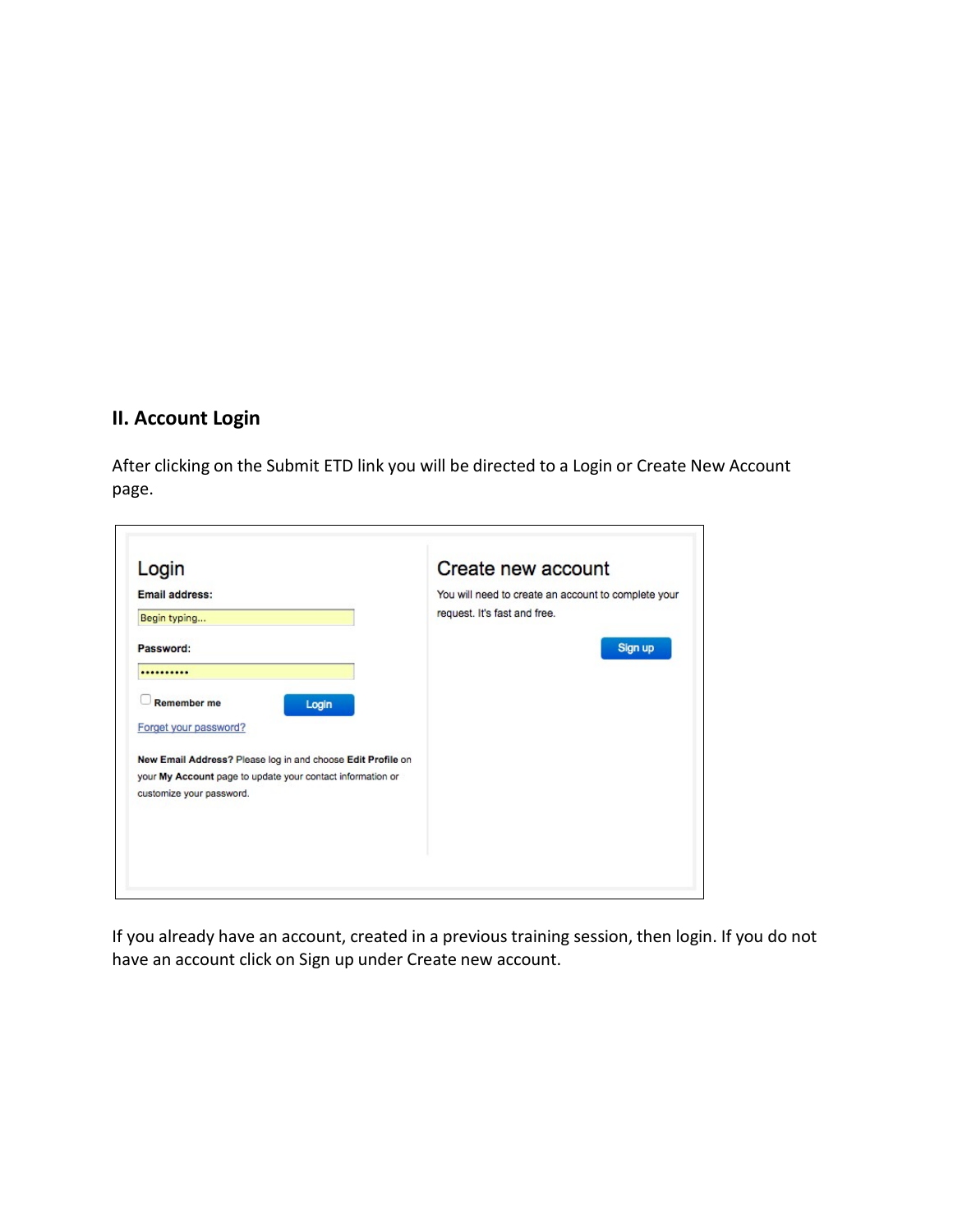| Required fields are marked with an *:                             |
|-------------------------------------------------------------------|
| Email address *                                                   |
| First/Given Name *                                                |
| Middle Initial                                                    |
| Last/Family Name *                                                |
|                                                                   |
| Suffix                                                            |
| Institutional Affiliation Not on list? Please enter name in full. |
| Begin typing                                                      |
| Password *                                                        |

Fill out the required information. Use a non-SMU email address that you will maintain in the long term (so that we may contact you in the future if need be) and insert "Southern Methodist University" in the Institutional Affiliation field. For your full name, use the exact version as given on the ETD.

### **III. Submission Agreement Form**

After logging in you will be taken to the Submission Agreement Form page. Read this page carefully, asthere may be instructions or prompts particular to your department. Regardless of department, each student should have a signed Deposit Agreement Form (link; an electronic or paper version, per department instructions), an electronic copy of the thesis or dissertation and any other supplemental files, links or materials that are to be uploaded with the thesis or dissertation.

This page also contains a Content Release Form, which is similar to the Deposit Agreement Form. The Content Release Form ensures copyright and content compliance.

If you agree with the terms and conditions of the Submission Form, check the box at the bottom of the page and click Continue. Any questions should be directed to your graduate studies coordinator or director.

#### **IV. ETD SUBMISSION**

After accepting the terms and conditions of the Submission Agreement Form you are taken to the main submission page. Here, you will enter all descriptive information, embed multimedia files if applicable and upload your thesis or dissertation. Any questions regarding the metadata and descriptive information to be entered can be directed to your graduate studies director.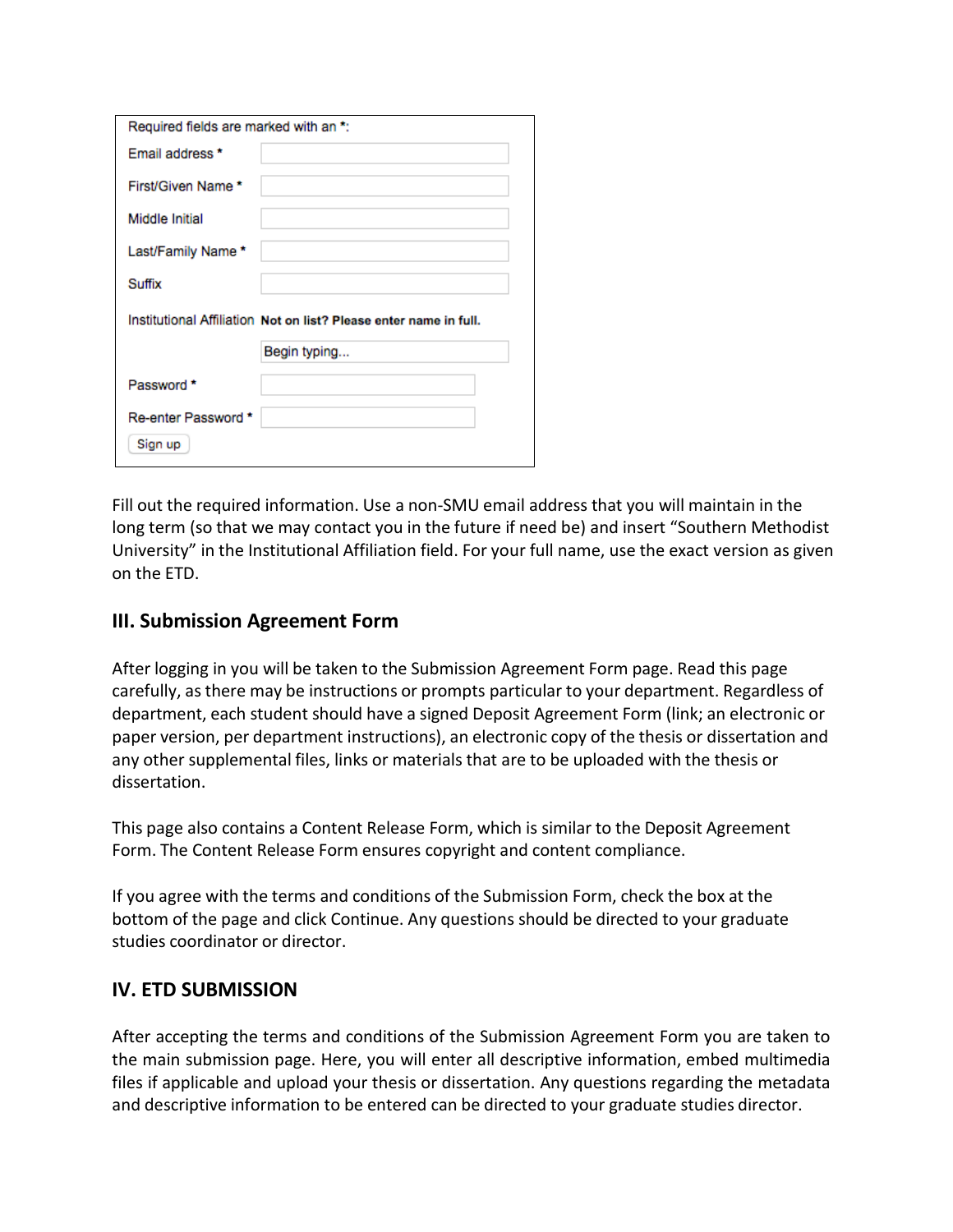*1. TITLE: ENTER THE TITLE OF YOUR THESIS OR DISSERTATION AS IT APPEARS ON THE ORIGINAL DOCUMENT*

| <b>REQUIRED Title</b>                                                             |
|-----------------------------------------------------------------------------------|
| Please use Headline Style Capitalization e.g., The Scholarly Communication Crisis |
| <b>Enter title:</b>                                                               |

*2. AUTHORS: IF YOU ALREADY HAVE AN ACCOUNT WITH SMU SCHOLAR, YOUR INFORMATION WILL BE AUTOMATICALLY INCLUDED. IF NOT, ENTER YOUR NAME AS IT APPEARS ON THE ORIGINAL THESIS OR DISSERTATION AND INCLUDE A NON-SMU EMAIL ADDRESS THAT YOU WILL MAINTAIN IN THE LONG TERM.*

| Search For An Author Using: Last Name, First Name, Email, or Institution |           |
|--------------------------------------------------------------------------|-----------|
| (dwackerman@smu.edu) Dillon Wackerman                                    | $\lambda$ |
|                                                                          | ٠         |

*3. STREAMING MEDIA: SOME DISCIPLINES WILL EMBED AUDIO, VISUAL AND OTHER UNIQUE MEDIA INTO THEIR THESIS OR DISSERTATION LANDING PAGE. THIS WILL BE ACCOMPLISHED THROUGH THE STREAMING MEDIA FIELD. FURTHER INSTRUCTION ON THE USE OF THIS FIELD WILL BE GIVEN BY EITHER THE GRADUATE STUDIES ADVISOR OR THE DIGITAL REPOSITORY LIBRARIAN. BUT, ESSENTIALLY, THE FIRST FIELD WILL CONTAIN THE URL THAT WILL EMBED THE MEDIA AND THE SELECT FIELD, THE DROPDOWN BOX, WILL ALLOW YOU TO CHOOSE THE LOCATION FROM WHICH THAT EMBED CODE CAME.*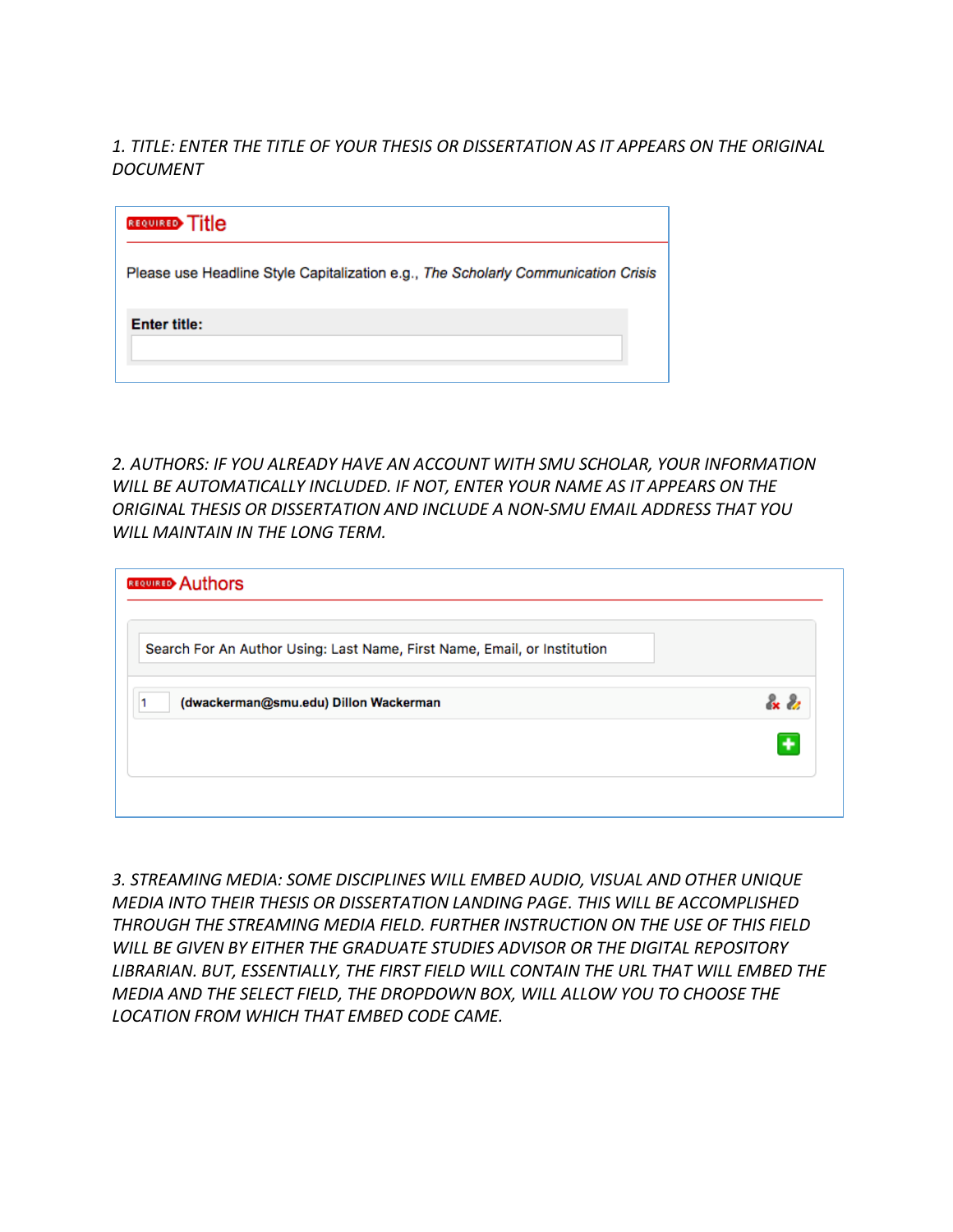| <b>Streaming Media</b>                                                                                                                                                                                                                                                                                                                                                            |                                      |
|-----------------------------------------------------------------------------------------------------------------------------------------------------------------------------------------------------------------------------------------------------------------------------------------------------------------------------------------------------------------------------------|--------------------------------------|
| To display streaming audio or video with your submission, enter the link to the file below<br>and select the format of the file from the drop-drown list.                                                                                                                                                                                                                         |                                      |
| Enter the link to your remote media file:                                                                                                                                                                                                                                                                                                                                         |                                      |
| Select media format:<br>$\sqrt{N}$ None<br>Flash/HTML5 Audio (m4a,mp3)<br>Flash/HTML5 Video (flv,mp4,RTMP)<br>QuickTime Audio (aac,aif,mid,midi,mov,wav)<br>QuickTime Video (3g2,3gp,mov,mpg,mpeg)<br>RealAudio (ra,ram)<br>RealVideo (ram, smi, smil)<br>SWF Format (swf)<br>Windows Media Audio (wma)<br>Windows Media Video (avi, wmv)<br>Vimeo<br>YouTube<br>Other rich media | I but all other fields are optional. |

*4. PUBLICATION DATE: FOR THIS FIELD, ONLY ENTER "SEASON" AND "YEAR"*

|        | <b>REQUIRED</b> Publication Date |                                                                                        |  |
|--------|----------------------------------|----------------------------------------------------------------------------------------|--|
|        |                                  | If you choose to enter a date, the year is required but all other fields are optional. |  |
| Season | <b>Month</b>                     | Year<br>Day                                                                            |  |

*5. ABSTRACT: IDEALLY, ENTER THE ABSTRACT THAT APPEARS IN YOUR THESIS OR DISSERTATION. IF YOUR THESIS OR DISSERTATION DOES NOT HAVE AN ABSTRACT, WRITE ONE TO TWO PARAGRAPHS THAT CONCISELY DESCRIBED YOUR WORK. THIS FIELD IS MANDATORY.*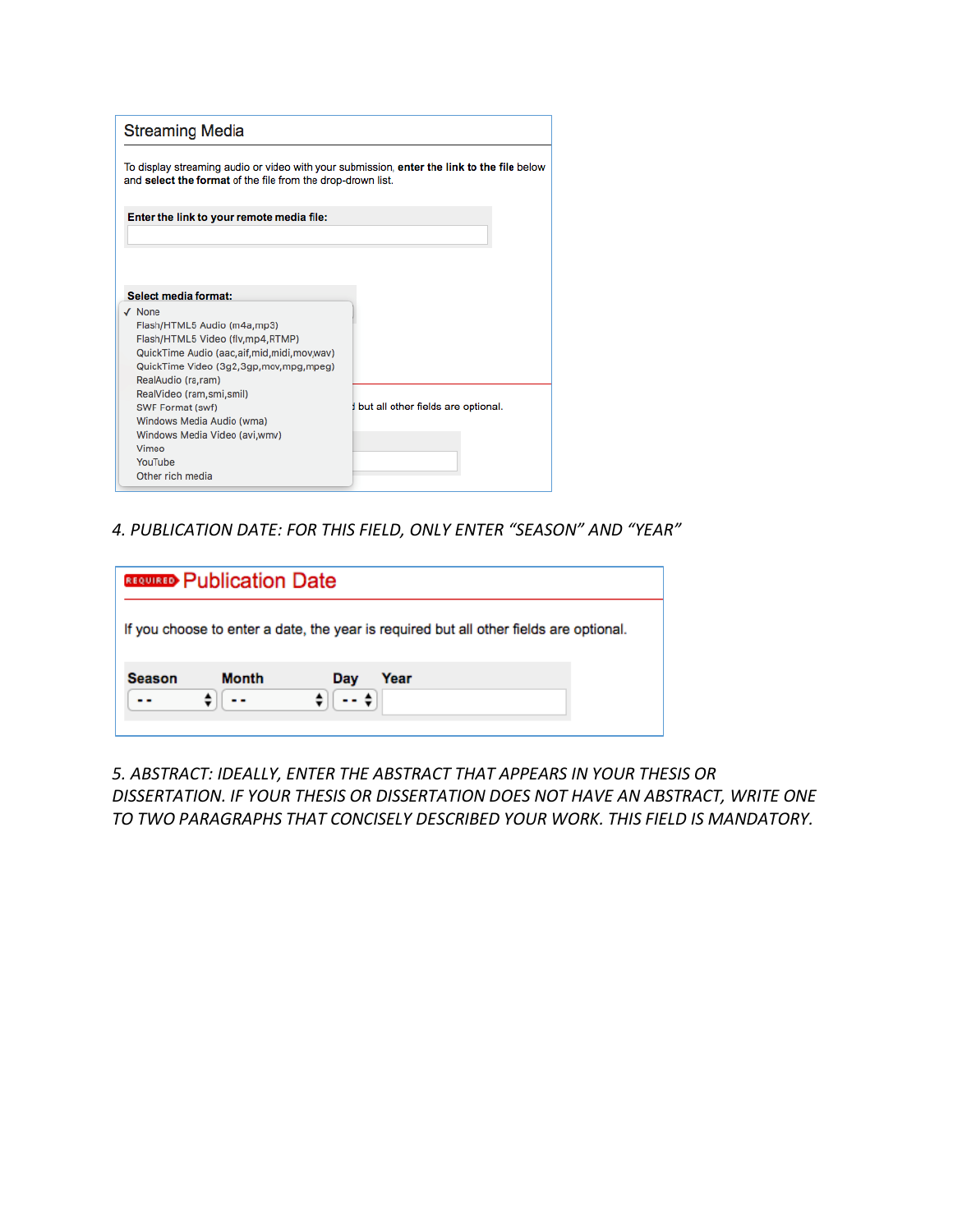| Abstract |                              |                                                                                                        |  |                                                                                        |
|----------|------------------------------|--------------------------------------------------------------------------------------------------------|--|----------------------------------------------------------------------------------------|
| Scholar. |                              |                                                                                                        |  | Learn how your abstract can improve the discovery of your article in Google and Google |
|          | Paste or type your abstract: |                                                                                                        |  |                                                                                        |
|          | $X = B \cup C$               | <b>B</b> $I$ $ \mathbf{\Xi}  \mathbf{\Xi}  \approx \frac{36}{28}   \mathbf{x}_i   \mathbf{x}^i  $ html |  |                                                                                        |
|          |                              |                                                                                                        |  |                                                                                        |
|          |                              |                                                                                                        |  |                                                                                        |
|          |                              |                                                                                                        |  |                                                                                        |

*6. DOCUMENT TYPE: TWO OPTIONS - THESIS OR DISSERTATION*

| <b>Document Type</b>                        |  |
|---------------------------------------------|--|
| The default is Article.                     |  |
| Select from the following:<br><b>Thesis</b> |  |

*7. ADVISORS: YOU WILL BE PRESENTED WITH A LIST OF BLANK ADVISOR FIELDS. FILL IN AS NECESSARY. IF MORE FIELDS ARE NEEDED CONTACT YOUR GRADUATE STUDIES ADVISOR.*

| <b>First Advisor</b>  |  |  |
|-----------------------|--|--|
| <b>First Advisor:</b> |  |  |
|                       |  |  |

*8. KEYWORDS: ENTER ANY AND ALL KEYWORDS THAT YOU FEEL WOULD APTLY APPLY TO YOUR THESIS OR DISSERTATION. FOLLOW INSTRUCTIONS AND SEPARATE KEYORDS WITH COMMAS.*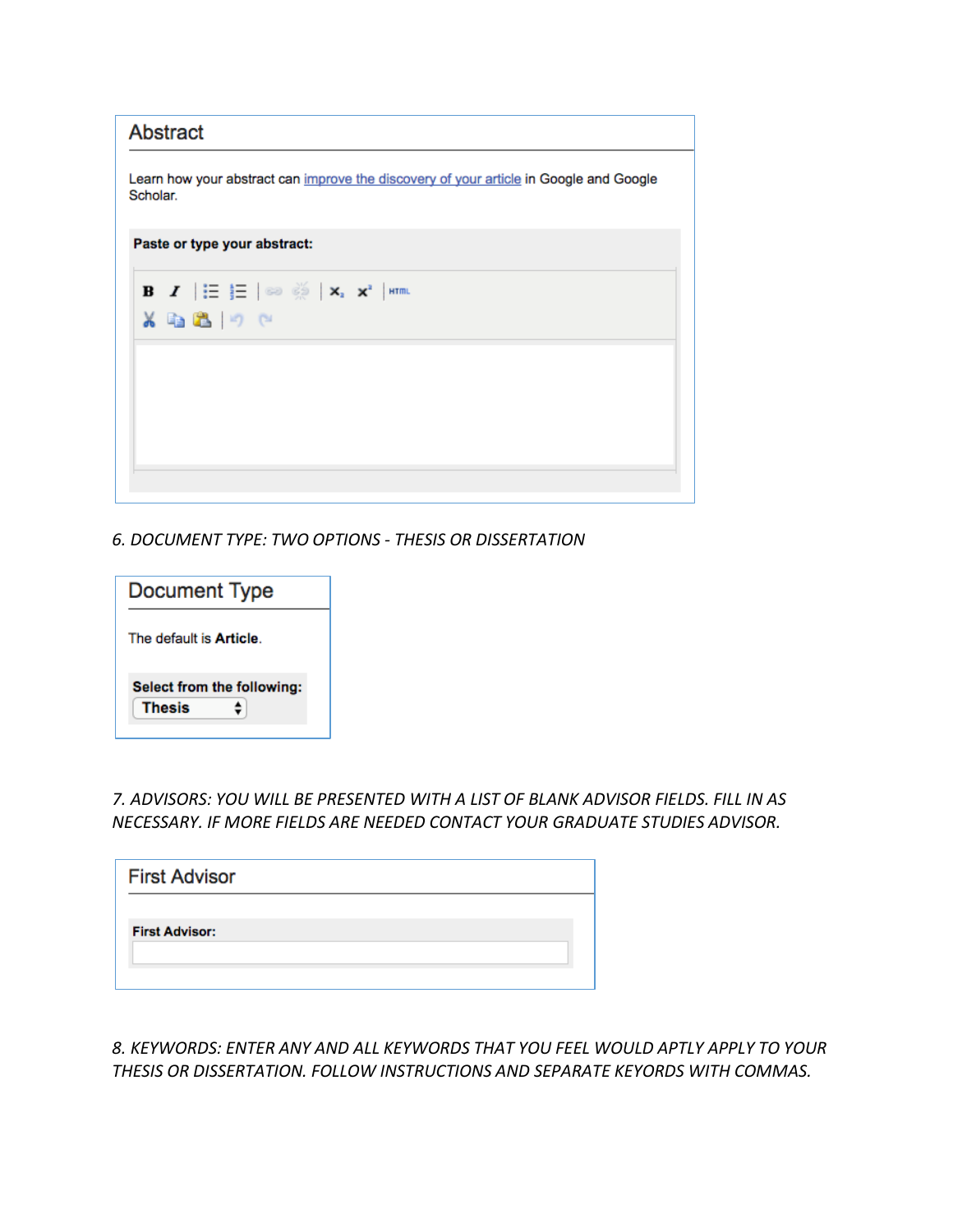| Keywords                                              |
|-------------------------------------------------------|
| Please separate keywords/keyword phrases with commas. |
| <b>Enter Keywords:</b>                                |
|                                                       |

*9. DISCIPLINES: THIS IS AN AREA THAT WILL ALLOW YOU TO PROVIDE MORE VISIBILITY TO YOUR THESIS OR DISSERTATION. CHOOSE DISCIPLINES THAT PROPERLY AND DIRECTLY CORRESPOND TO THE TOPIC OF YOUR THESIS OR DISSERTATION.*

| Please indicate the academic discipline(s) that best describes your submission. Click here<br>to view the complete list of disciplines.                                                                            |                      |           |  |
|--------------------------------------------------------------------------------------------------------------------------------------------------------------------------------------------------------------------|----------------------|-----------|--|
| Available:<br>+ Architecture<br>+ Arts and Humanities<br>$+$ Business<br>$+$ Education<br>Engineering<br>÷.<br>$+$ Law<br>+ Life Sciences<br>+ Medicine and Health Sciences<br>+ Physical Sciences and Mathematics | Select »<br>« Remove | Selected: |  |

*10. NOTES: THIS SECTION IS OPEN FOR ANY INFORMATION THAT YOU FEEL IS RELEVANT TO THE DISPLAY AND ACCESS OF YOUR THESIS OR DISSERTATION.*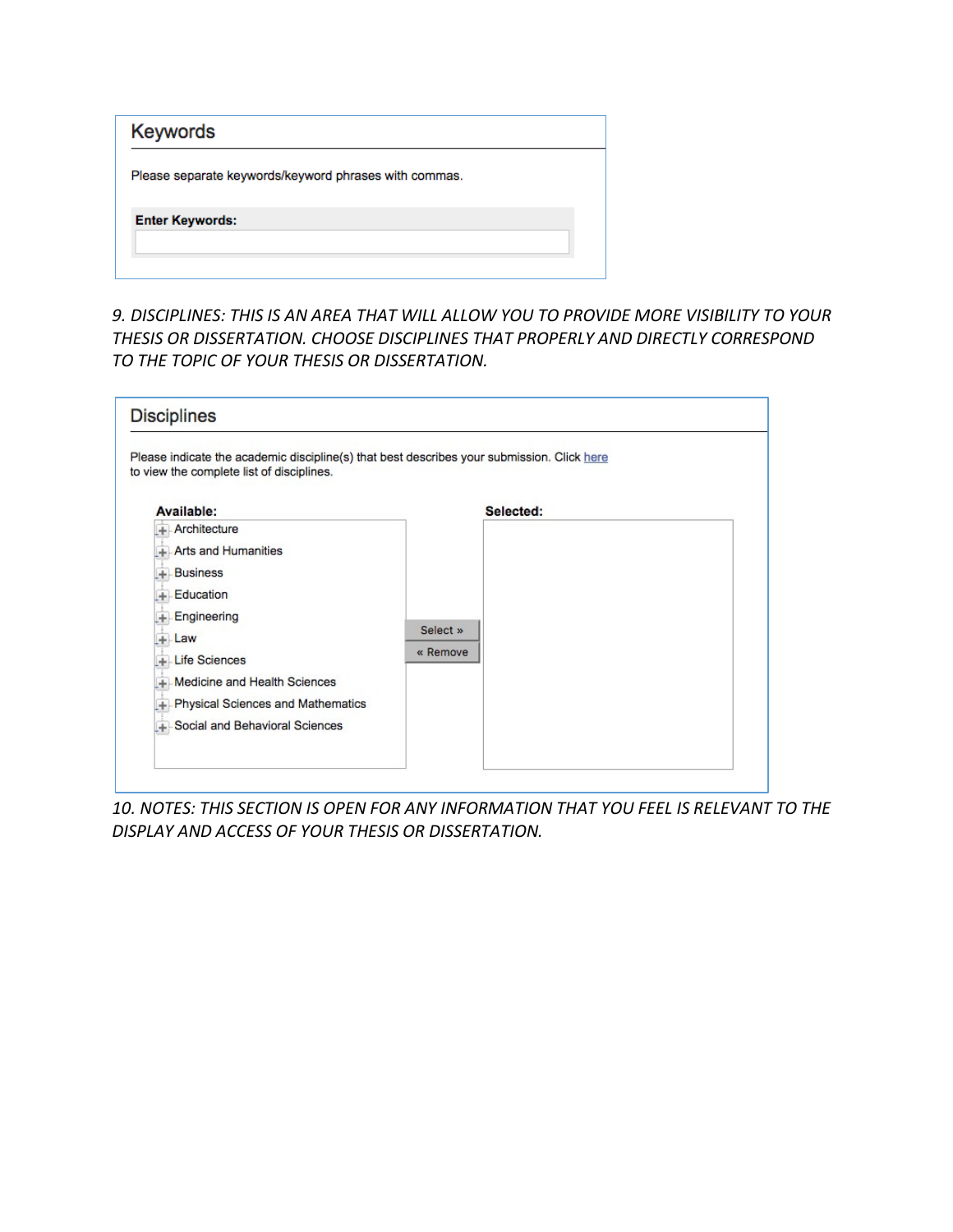| <b>Notes</b> |                                                |                                                                                                              |  |  |
|--------------|------------------------------------------------|--------------------------------------------------------------------------------------------------------------|--|--|
|              | Additional text to be displayed on index page. |                                                                                                              |  |  |
|              |                                                |                                                                                                              |  |  |
|              | メモ出り(『圣                                        | <b>B</b> $I$ $ \mathbf{\Xi}  \mathbf{\Xi}  \approx \frac{35}{22}  \mathbf{x}_i  \mathbf{x}^2$   $\mathbf{m}$ |  |  |
|              |                                                |                                                                                                              |  |  |
|              |                                                |                                                                                                              |  |  |
|              |                                                |                                                                                                              |  |  |
|              |                                                |                                                                                                              |  |  |

*11. ACKNOWLEDGEMENTS: IF DESIRED, ENTER ACKNOWLEDGEMENTS*

| Acknowledgements                      |  |  |
|---------------------------------------|--|--|
| Enter acknowledgements from resource: |  |  |
|                                       |  |  |
|                                       |  |  |

*12. EMBARGO PERIOD: PRIOR TO YOUR SUBMISSION, YOU SHOULD HAVE ALREADY CONSULTED WITH YOUR ADVISOR ON WHETHER OR NOT AN EMBARGO PERIOD SHOULD BE CHOSEN. IF NO EMBARGO PERIOD, LEAVE THE FIELD AS IS. IF A PERIOD IS CHOSEN, SELECT IT FROM THE DROP DOWN BOX.*

| Embargo.              | Please select the length of time you would like your submission to be placed under |
|-----------------------|------------------------------------------------------------------------------------|
|                       |                                                                                    |
| None                  |                                                                                    |
| √ No Embargo Required |                                                                                    |
| 1 Year                |                                                                                    |
|                       |                                                                                    |
| 2 Years               |                                                                                    |
| 3 Years               |                                                                                    |
| 4 Years               |                                                                                    |

*13. UPLOAD FILE: HERE, YOU WILL UPLOAD YOUR THESIS OR DISSERTATION. YOU MAY UPLOAD A WORD DOCUMENT (WHICH WILL BE CONVERTED TO PDF AFTER SUBMISSION) OR A PDF.*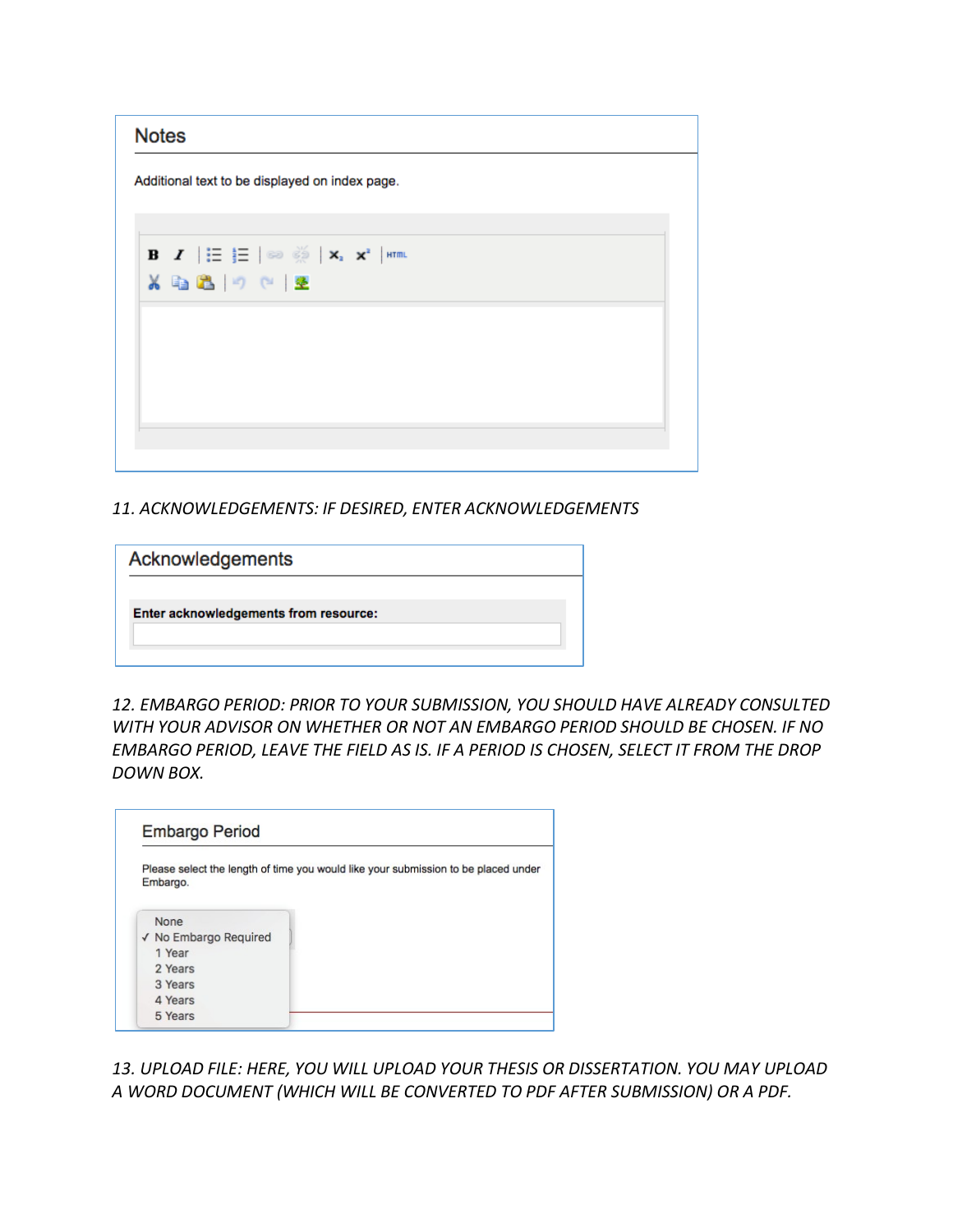| <b>REQUIRED</b> Upload File                                                                       |
|---------------------------------------------------------------------------------------------------|
| Upload file from your computer<br>Import file from remote site<br>Link out to file on remote site |

*14. IF YOU HAVE BEEN DIRECTED BY YOUR GRADUATE STUDIES COORDINATOR TO SUBMIT AN ELECTRONIC COPY OF YOUR DEPOSIT AGREEMENT FORM, OR, IF YOU HAVE ADDITIONAL CONTENT (DATASETS, IMAGES OR OTHER DOCUMENTS) THEN CHECK THE BOX UNDER ADDITIONAL FILES.*

| <b>Additional Files</b>                                 |  |
|---------------------------------------------------------|--|
| Please check this if you'd like to add additional files |  |

Click Submit to continue.

## **V. SUPPLEMENTAL CONTENT UPLOAD**

On the Supplemental Content Upload page you will upload your Deposit Agreement Form if required and also any other additional files.

| <b>Filename</b>          | <b>Description</b>     | <b>Upload new version</b>     | <b>Sort</b> | <b>Show</b> |
|--------------------------|------------------------|-------------------------------|-------------|-------------|
| image1.jpeg              | Table 5a               | No file chosen<br>Choose File |             | ✓           |
| test document doc 1.docx | Deposit Agreement Form | No file chosen<br>Choose File | 2           |             |

For each uploaded file you are able to add descriptive information. You are also able to "show" or "not show" an uploaded file via the boxes under Show. If the Show box in unchecked, only